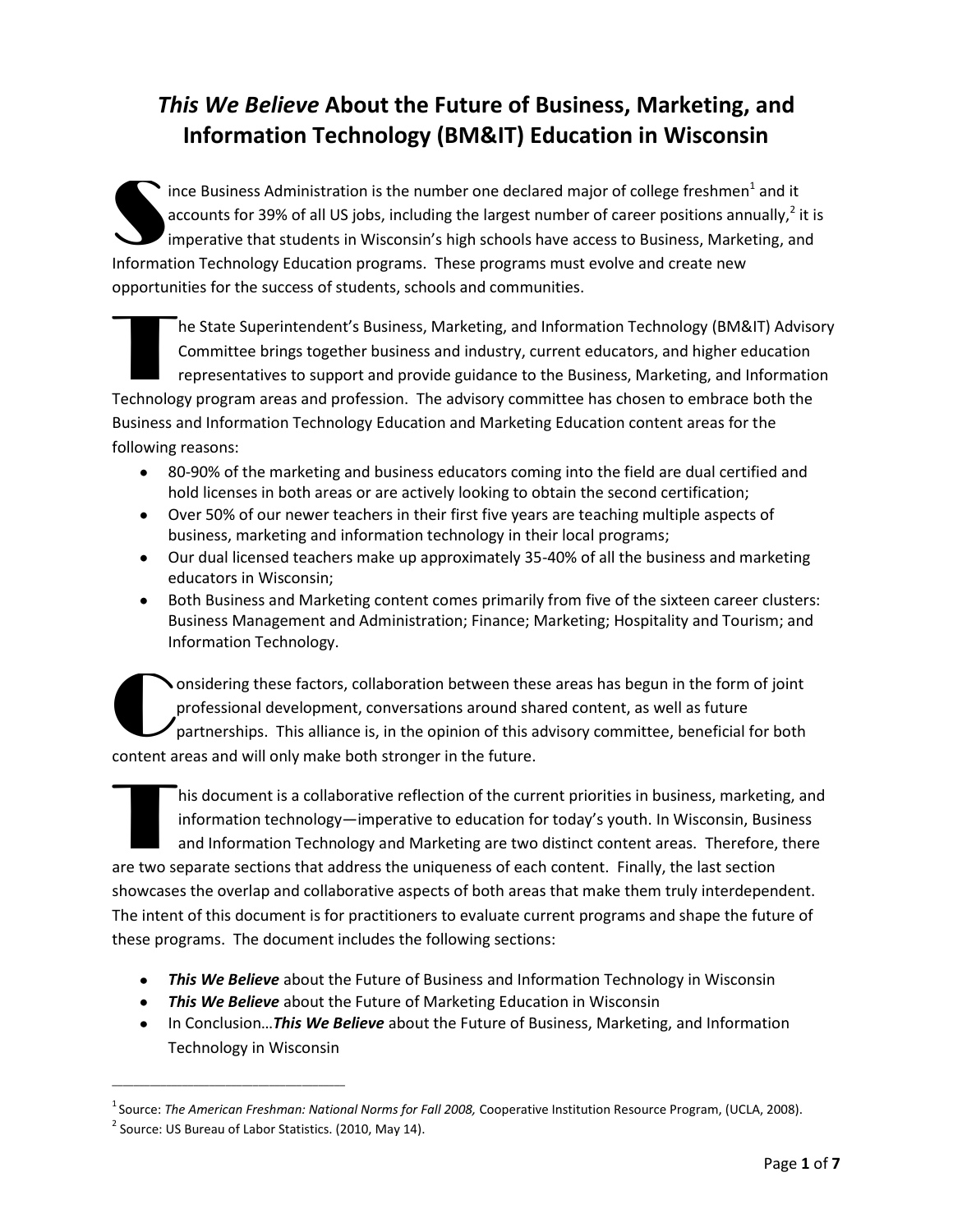# *This We Believe* **About the Future of Business and Information Technology (B&IT) in Wisconsin**

#### **August 2011**

Business and Information Technology (B&IT) is a convergence of *Business AND Information Technology.* B&IT takes its foundations from business administration, technology, economics, entrepreneurship, and finance. It is the responsibility of the B&IT educator to provide students the knowledge and skills needed to work effectively in a global,  $21<sup>st</sup>$  century economy.

#### **Definition of Business and Information Technology Education**

B&IT is the study of business and information technology theory and practice as well as the preparation of individuals for business and information technology careers and post secondary education. Studying about B&IT primarily includes the knowledge and skills in the following career clusters:

- Business Management and Administration
- Finance
- Information Technology
- Law, Public Safety, Corrections, and Security
- Marketing

The convergence of business and information technology has an impact on every function of business and industry. Educational applications need to incorporate the use of technology and an understanding of the business world to develop students' abilities to communicate and solve problems.

Regardless of the path a student might follow after high school, skills and knowledge developed in B&IT programs are essential. These programs are rigorous, relevant, and add value to a student's high school coursework.

#### **Model B&IT Programs**

Model programs in Business and Information Technology utilize labor market information to assess rigor and relevance of program courses and content. These programs regularly evaluate the local and state student data and outcomes; including industry-validated state and



*Brian Johnson Executive Vice President Michels Corporation Brownsville, WI*

Try to think of even a single aspect of our lives that are not, in some way, affected or influenced by some part of business and information technology. I can't. It is so thoroughly ingrained in daily life that most of our waking hours are assimilated or somehow supported by business and information technology. We use keyboarding, electronic communications and accounting in almost every occupation. In business, we use finance, marketing, purchasing, graphic design, logistics, clerical support and more. As a senior executive for a major national/ international business and someone who works with all types of businesses (both large and small), I see how critically important and absolutely fundamental business and information technology is on a daily basis. It is integrated into everything we do, and I simply can't understate how important these fundamental skills are for the staff and management of our business.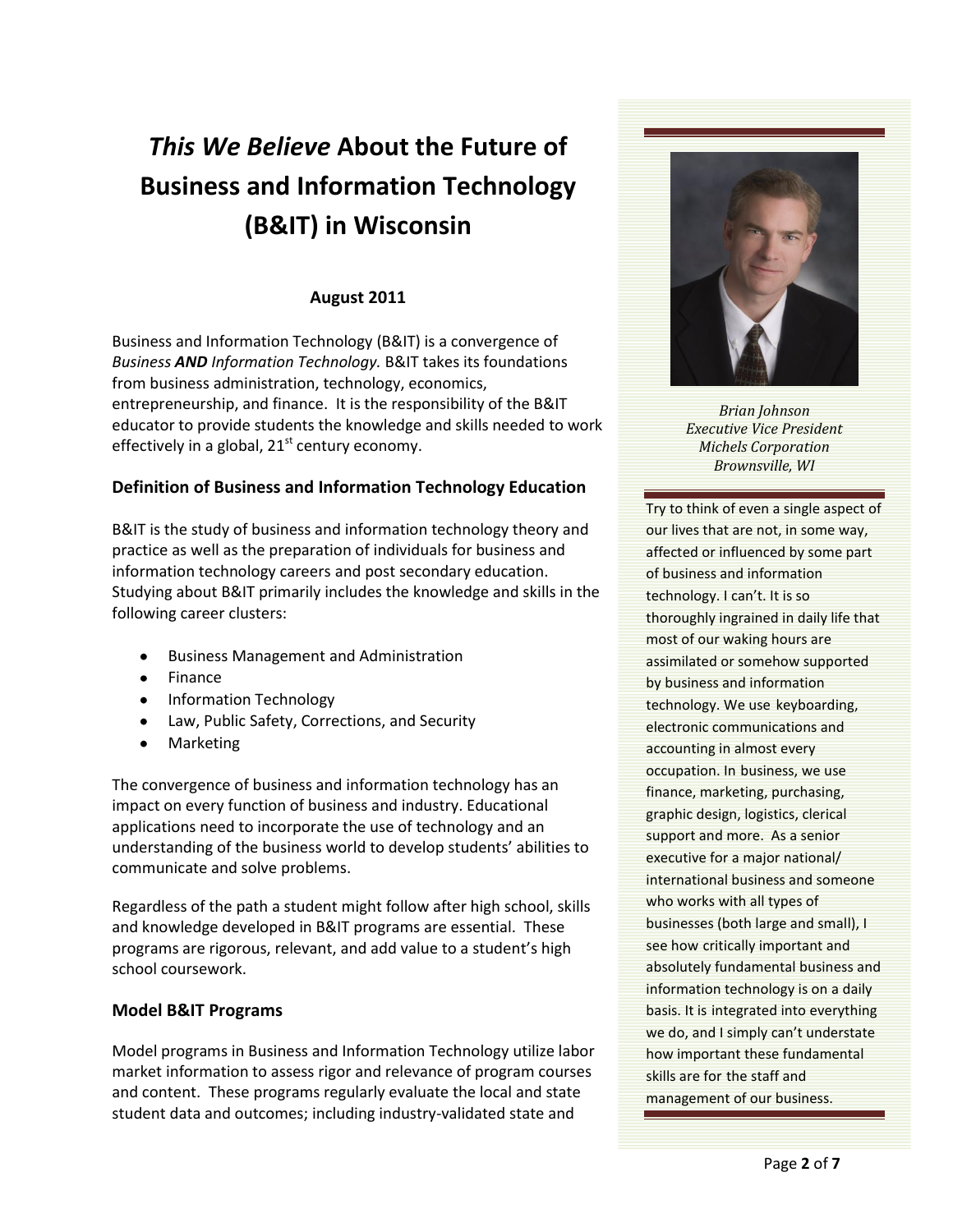national standards and technical certifications. Using this information as a basis, B&IT programs:

- present current and relevant real-world examples and applications;
- utilize authentic assessment and certification to promote technical skill attainment;
- reinforce the applied practice of math, science, social studies, and reading/language arts;
- feature economics, communication, entrepreneurship and soft skills within B&IT coursework;
- integrate technology and software applications throughout courses;
- provide depth of application and knowledge through technical skilled courses;
- develop student competency in hardware/software, digital communications, and technical problem solving;
- integrate cyber security, online collaboration, e-business, and digital citizenship;
- establish connections with community members, entrepreneurs, and leaders, including linking with organizations such as Junior Achievement, Partners in Education, and Chambers of Commerce;
- combine classroom and work-based learning opportunities;
- $\bullet$ provide leadership for school-based enterprises; e.g. school stores and yearbook; and
- incorporate co-curricular Career and Technical Student Organization (CTSO) opportunities provided through Future Business Leaders of America (FBLA) and/or DECA to enhance the curriculum, involve community, and provide leadership opportunities for students.

#### **B&IT's Future in Wisconsin**

The BM&IT advisory committee advocates the implementation of pre-college and college-level hardware and software (apps) development, as well as networking curriculum into B&IT programming as outlined in the national career clusters model and current national business education standards. The committee also promotes the use of emerging web collaboration tools in the B&IT classroom (i.e., Web 2.0/3.0 tools and mobile applications and devices) and ethically and socially appropriate use of those technologies.

B&IT educators must promote basic business, economic, and technology knowledge for all students; foster and encourage the entrepreneurial spirit in all students; and take leadership in personal and business financial literacy, economics, business communication, and business law.

Without building a cohesive model of solid curriculum, support through work-based and school-based learning models, industry-based certifications, as well as CTSO opportunities, B&IT programs may not have the foundation necessary to provide students with the knowledge, skills, and behaviors necessary in tomorrow's work world and higher education institutions.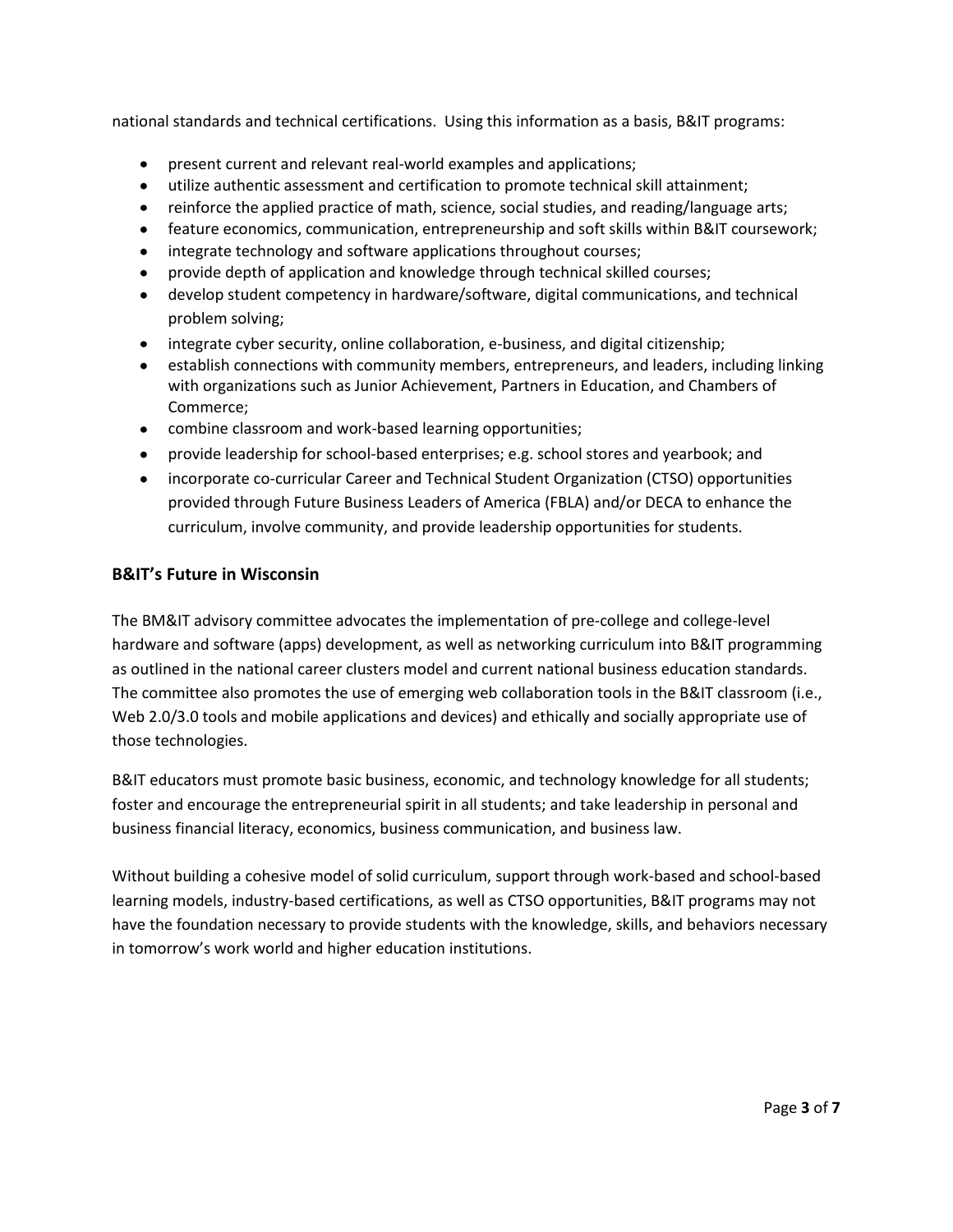

*Jay Fahl Chief Marketing Officer Westconsin Credit Union Menomonie, WI*

Marketing education and involvement in DECA are the ways to start a marketing career. Both were key in my career, and I continue to be involved by volunteering as a competitive events judge, awards session announcer, and advisory committee member. Marketing education teaches cutting edge skills and important basics such as leadership and employability skills. Programs receive input from advisory committees to keep content current and relevant. There is no better way to practice those skills and "thinking on your feet" than the DECA competitive events program. It is satisfying as a judge to interact with young people who have "gotten it" and are well prepared for their careers. Our business provides internship training and several of our key employees are alumni of a marketing education program. There are few organizations that I have maintained a relationship with for more than thirty years!

## *This We Believe* **About the Future of Marketing Education in Wisconsin**

#### **August 2011**

Marketing education has its foundations in economics, marketing and business, and human resources. It is the responsibility of the marketing educator to provide students the knowledge and skills needed to work effectively in a global,  $21<sup>st</sup>$  century economy.

#### **Definition of Marketing Education**

Marketing, Management and Entrepreneurship (MME) Education is career and technical education responding to global market and marketing opportunities. MME is uniquely suited to meet the occupational needs of the Wisconsin economy and to deliver an entrepreneurial education. It is the responsibility of the MME educator to engage students in relevant, contemporary learning contexts to effectively prepare learners for direct entry into the workforce or further programs of study in a related career.

Marketing includes the study of economics, theory and practice as well as the preparation of individuals for marketing careers and post-secondary education. Studying marketing primarily includes the knowledge and skills in the following career clusters:

- Business Management and Administration
- Finance
- Marketing
- Hospitality and Tourism

A contemporary MME program of study promotes durable marketing principles and practices that innovatively impact marketing. A substantive program model effectively addresses industry-validated national standards and contemporary pedagogy that includes authentic assessment and certification to capture technical skill attainment.

Regardless of the path a student might follow after high school, skills and knowledge developed in MME programs are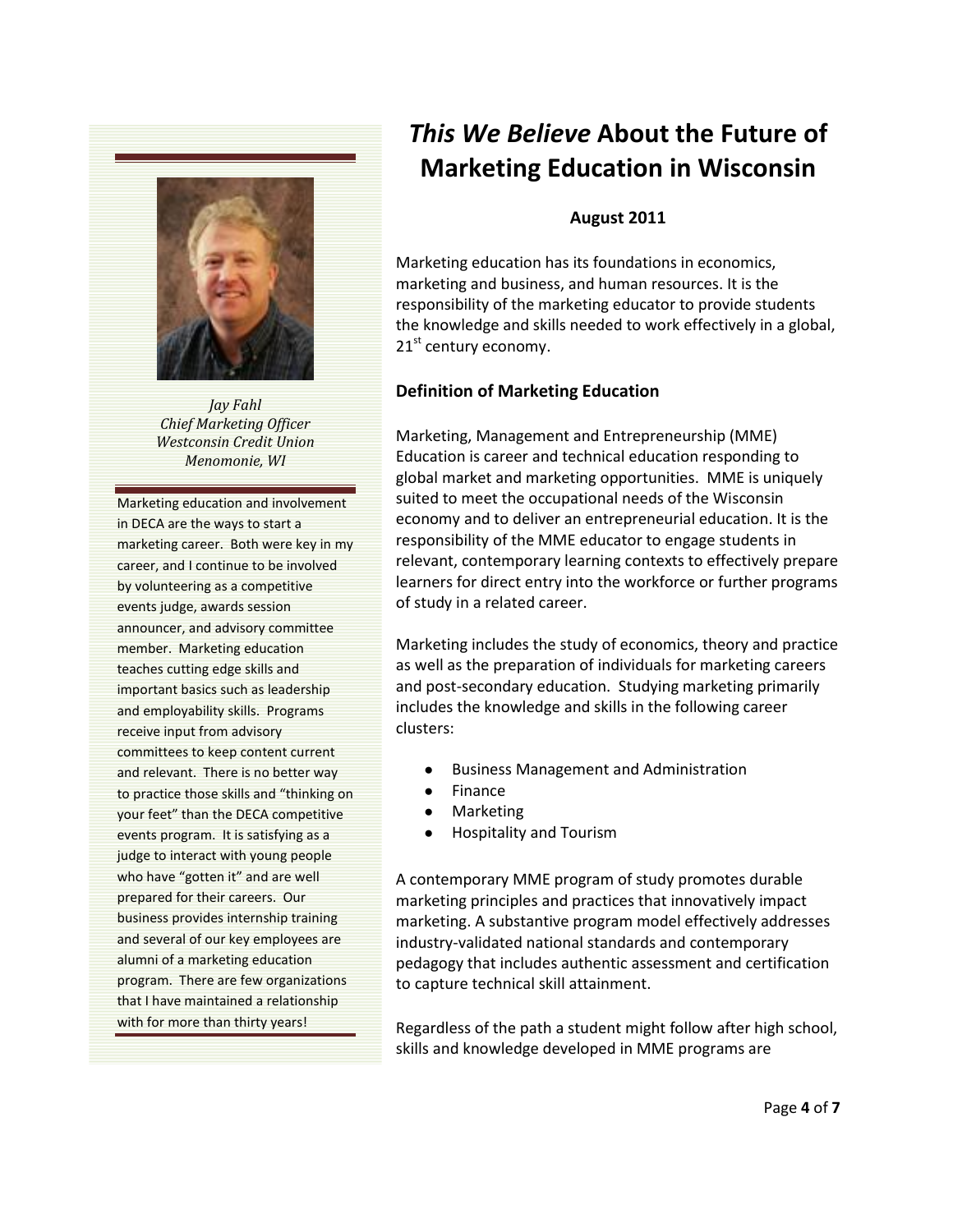essential. In fact, MME is a distinct body of knowledge; the programs are rigorous, relevant, and add value to a student's high school coursework.

#### **Model MME Programs**

Model programs in Marketing, Management and Entrepreneurship utilize labor market information to assess the rigor and relevance of the program courses and content. These programs regularly evaluate local and state student data and outcomes. Using this information as a basis, MME programs:

- build on the Business Administration foundation;
- consist of a comprehensive marketing curriculum based on (classroom instruction, DECA, and work-based learning);
- feature school-based enterprises within the MME coursework;
- offer a progressive sequence of concepts to develop skills, knowledge, and dispositions that are in demand by business and industry;
- provide depth of problem-based learning through a coherent sequence of courses;
- establish connections with community members, entrepreneurs, and leaders, including linking with organizations such as Junior Achievement, Partners in Education, and Chambers of Commerce.

A MME model curriculum should encompass the study of channel management, marketing information management, market planning, pricing, product/service management, promotion, and selling. By doing so, marketing students develop leadership skills, better understand the free enterprise system, and apply marketing principles in related career opportunities.

#### **MME's Future in Wisconsin**

The BM&IT advisory committee advocates that Marketing Education is based on current national marketing education standards, Career Clusters and industry demands. These standards and demands infuse the framework of Marketing, Management, and Entrepreneurship which embody the knowledge and skills of the career clusters. This framework, built on the functions and foundations of marketing, lays the groundwork for marketing curriculum.

Marketing, Management and Entrepreneurship Education looks to the future through 1) standardsbased research that identifies and documents business activity, strategy and success factors likely to advance students' careers; 2) technical assessment that incorporates certification and proof of student learning; 3) curricula and instructional materials that focus on critical business functions and professional behaviors; 4) support of various instructional and learning strategies that include schoolbased, work-based and CTSO-based activities; 5) and advocacy for and about marketing and career preparation.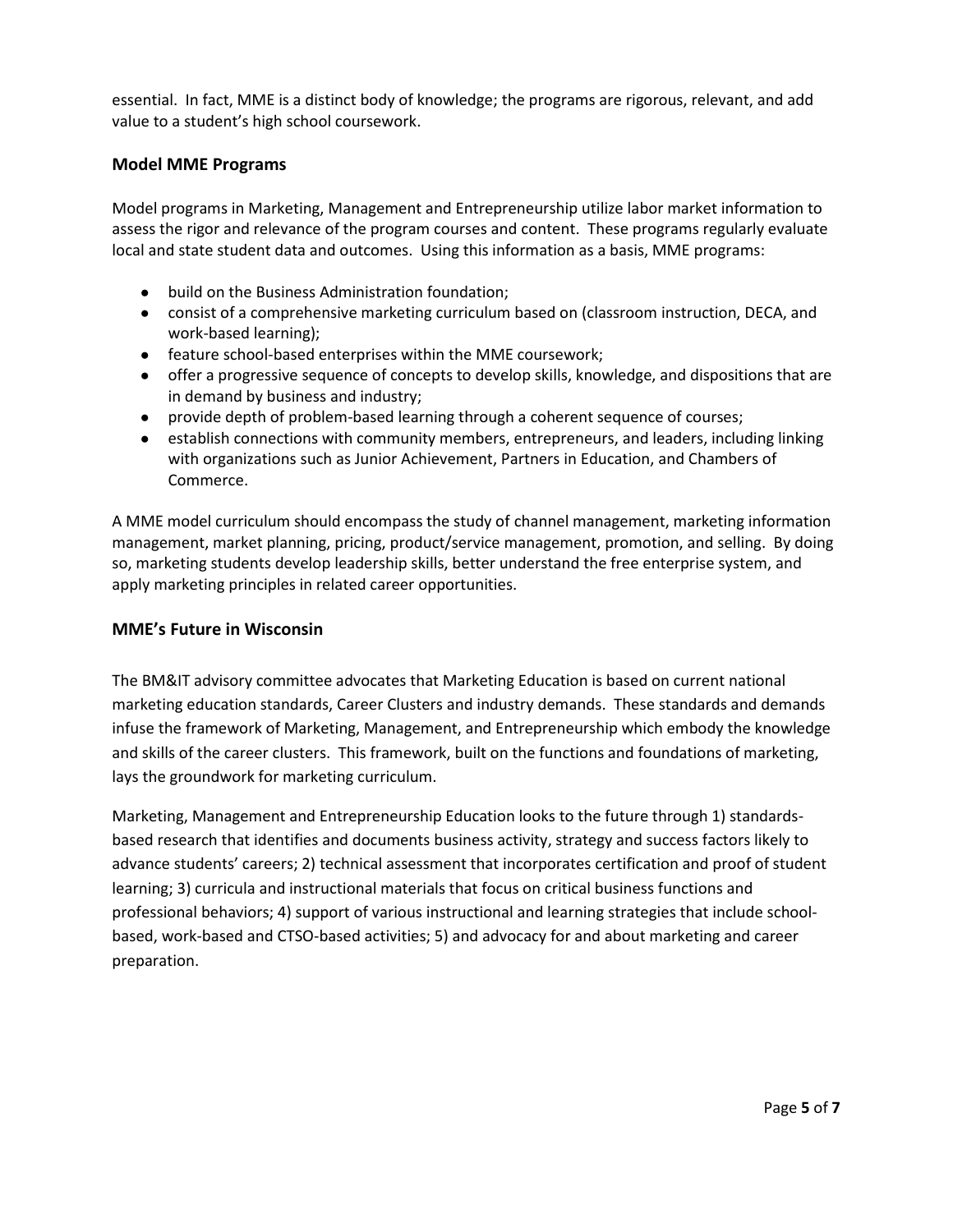### *In Conclusion…*

### *This We Believe* **About the Future of Business, Marketing, and Information Technology (BM&IT) Education in Wisconsin**

Without strong leadership, connections, and support, these initiatives will not find success. Therefore, the BM&IT advisory committee advocates the use of advisory committees, articulation projects, and collaboration with business, industry, and other community partners.

Wisconsin's Business, Marketing, and Information Technology educators must continue to evolve in order to prepare workers and students for the 21<sup>st</sup> century. Educators in these programs must find ways to add value to their programs through multiple avenues. To accomplish this, current and future BM&IT educators need access to quality professional development to build capacity in these ever-changing fields.

As new initiatives are developed in BM&IT, this committee recommends that these initiatives be considered:

- $\bullet$ BM&IT educators should work cooperatively with business and industry to develop curriculum and assessments that align with current and future local and global trends;
- BM&IT educators should be involved in the expansion and enhancement of cooperative workbased and/or service-learning opportunities for students;
- BM&IT programs should continue and increase collaboration with representatives at the postsecondary level to provide transcripted Business, Marketing, and IT coursework;
- BM&IT programs should foster creativity, innovation, teamwork, understanding of corporate culture/values, as well as, diversity and equity;
- BM&IT should be an integral part of every comprehensive middle and high school model; and
- BM&IT should be recommended for all students as a part of core academic competencies.

BM&IT in Wisconsin has a rich history of strong programs building on community and post-secondary collaboration. Through these collaborative efforts, the State Superintendent's Business, Marketing, and Information Technology Advisory Committee believes that Business and Information Technology and Marketing programs in Wisconsin will continue to prepare today's students for tomorrow's challenges.